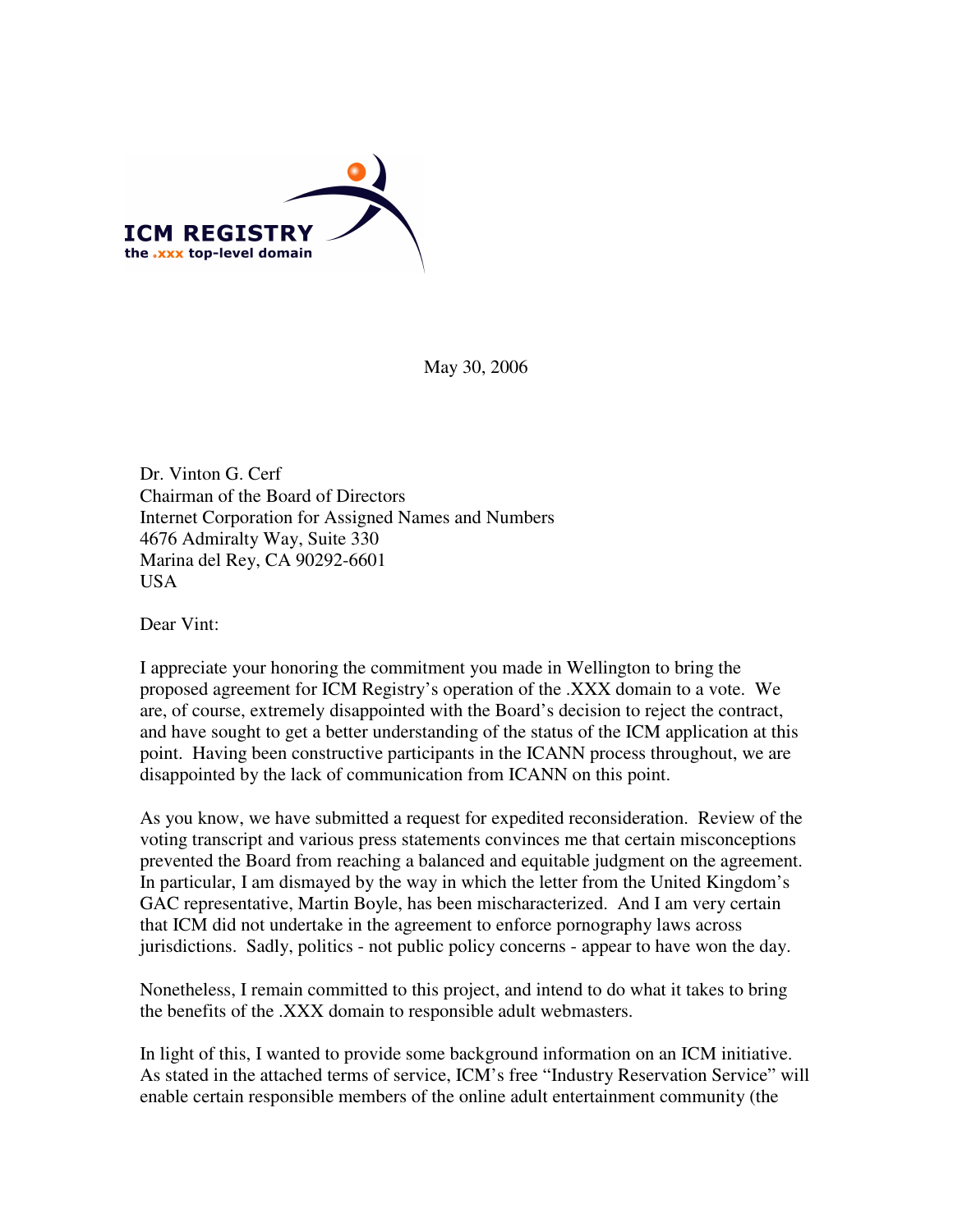Dr. Vinton G. Cerf Members of the Board of Directors May 30, 2006 - Page 2 -

"Community") to submit a request to reserve a particular domain for their subsequent registration should ICANN authorize ICM to operate .XXX.

Under this program, ICM will accept reservation requests from webmasters ("Eligible Participants") who are either:

- 1. The current operator of web site (an "Eligible Site") registered in an ICANNrecognized top-level domain before 1 May 2006 providing:
	- a. Sexually oriented online adult entertainment; or
	- b. Products or services to members of the Community.

Or:

2. The authorized agent of the current operator of an Eligible Site.

There is no fee for using the Industry Reservation Service. ICM will issue "Reservation Tokens" to Eligible Participants submitting reservation requests. A tiebreak mechanism will allocate names where more than one Eligible Participant is entitled to reserve the same string (i.e., the holders of the same string in different TLDs). If ICANN subsequently authorizes ICM to operate .XXX, Reservation Token holders will be given the opportunity to register the reserved domain through an ICANN accredited registrar.

Webmasters submitting requests must agree that, in the event ICANN authorizes ICM to operate .XXX, registration of a reserved domain will be contingent on their written agreement to comply with the Community code of practice, which will address practices such as unfair, deceptive, or fraudulent marketing practices; the use of malware, malicious code, spoofing, pfishing; practices designed to attract children or suggest the presence of child pornography; unauthenticated use of credit cards; violations of law regarding the sending of unsolicited promotional email; or misuse of personal data. Registrants will be expected to participate in a labeling program such as the program operated by the Internet Content Rating Association (ICRA).

We are rolling this program out now in response to continuity interests expressed by Community members, and to help us use our resources more efficiently. In the event that our appeals are successful, it will also reduce the time needed to get up and running after the contract is approved.

I continue to believe that .XXX offers ICANN a unique opportunity to make a positive, non-regulatory contribution to the DNS while, at the same time, demonstrating the power of the Internet for self-organizing and self-regulation. I remain hopeful that ICANN will